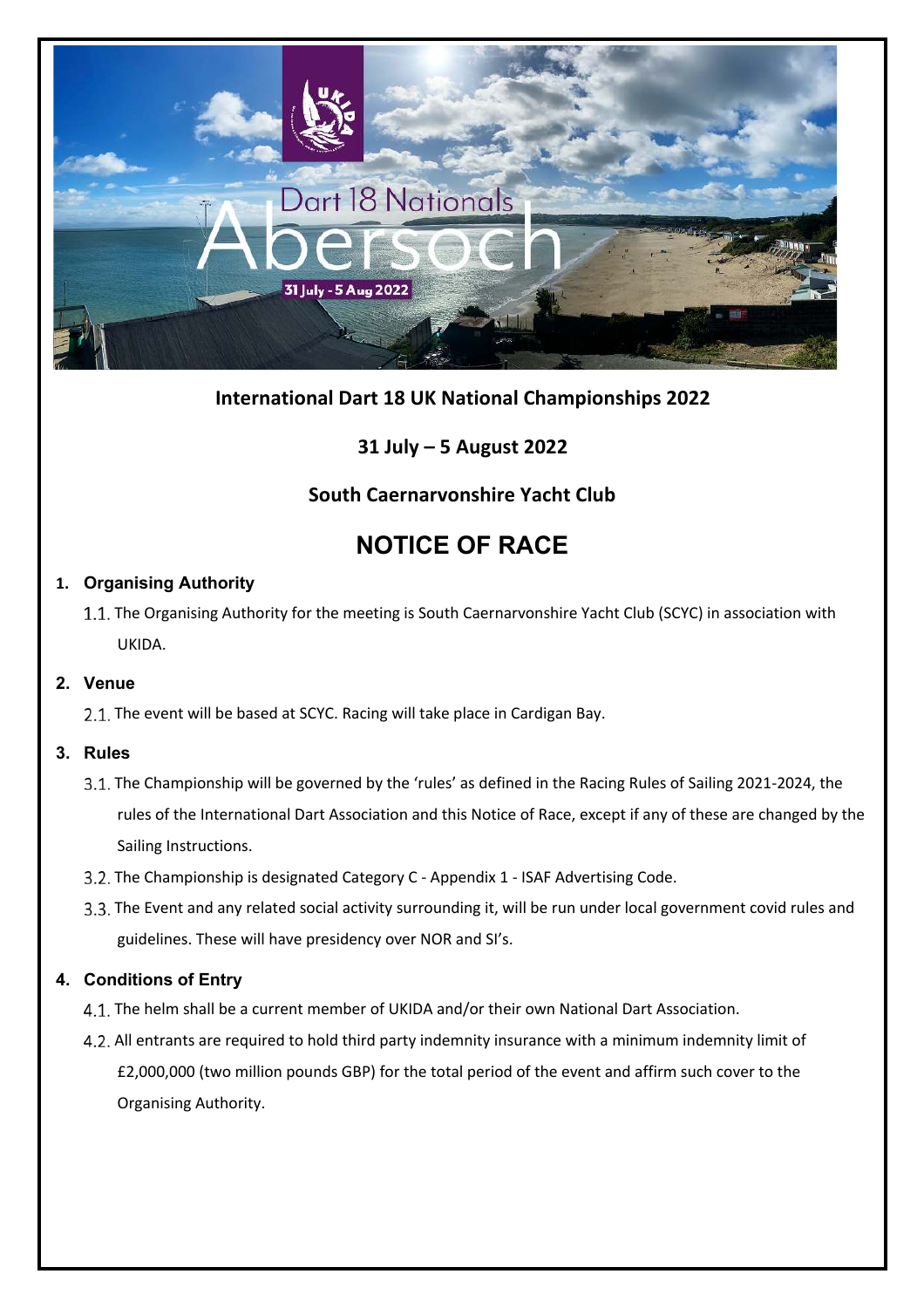### **5. Registration & Briefing**

- 5.1. All competitors must register at the Race Office in the clubhouse. Registration will be open from 1400hrs to 1900hrs on Saturday 30th July and from 0930hrs to 1200hrs on Sunday 31 $\mathrm{st}$  July 2022.
- 5.2. Sailing Instructions will be issued at registration.
- 5.3. A briefing will be held at SCYC at 1100hrs on Sunday 31<sup>st</sup> July 2022.
- Competitors may be required to produce, proof of age, proof of class association membership and a valid insurance certificate at registration.

#### **6. Scrutineering**

- 6.1. It is the duty of each competitor to ensure that their boat complies with the class rules.
- 6.2. Any boat may be scrutineered at random, either before the first race or at any other time during the event. If a boat fails scrutineering, it will not necessarily be disqualified retrospectively from any race she has sailed up to that time. However, any failures must be rectified before competing in any further races of the event.
- Equipment may only be changed if it is damaged and then only with the permission of the Race Committee.
- Substitution of the crew shall only be permitted in the event of injury or illness and then only with the permission of the Race Committee
- 6.5. Failure to comply with scrutineering may result in disqualification.

#### **7. Identification**

- 7.1. While racing, boats will be identified by their sail numbers and/or bow numbers.
- 7.2. Under exceptional circumstances, the race committee may permit sails carrying an identifying number other than that required by RRS 77 Appendix G. Prior written approval is required from the Race Committee to do this.

#### **8. Schedule of races**

8.1. The number of races scheduled is 10. The intention is to run 2 races a day, however the Race Committee may amend this as they see fit but no more than 3 races will be sailed on any one day. All times below are 'not before' and refer to the first start of each day, any further races during the day will take place as soon as possible after the proceeding race.

| Day                             | <b>Start Time</b> | <b>Warning Signal</b> | <b>Number of races</b>   | <b>High Water</b> |
|---------------------------------|-------------------|-----------------------|--------------------------|-------------------|
| Sunday 31 <sup>st</sup> July    | 1400hrs           | 1355hrs               | $\overline{\mathbf{c}}$  | 1031hrs 4.1m      |
| <b>Monday 1st August</b>        | 1200hrs           | 1155hrs               | $\overline{2}$           | 1106hrs 4.1m      |
| Tuesday 2 <sup>nd</sup> August  | 1200hrs           | 1155hrs               | $\overline{2}$           | 1142hrs 4.1m      |
| Wed 3rd August                  | Lay day $*$       |                       | $0*$                     | 12.22hrs 4.0m     |
| Thursday 4 <sup>th</sup> August | 1200hrs           | 11.55                 | $\overline{2}$           | 13.07hrs 3.8m     |
| Friday 5 <sup>th</sup> August   | 1100hrs           | 10.55                 | $\overline{\mathcal{L}}$ | 14.02hrs. 3.7m    |

*\*Lay day is subject to at least 5 races having been completed prior to Wednesday 3rd August, should this not be the case racing may take place and times will be published by 1800hrs on Tuesday 2nd August.*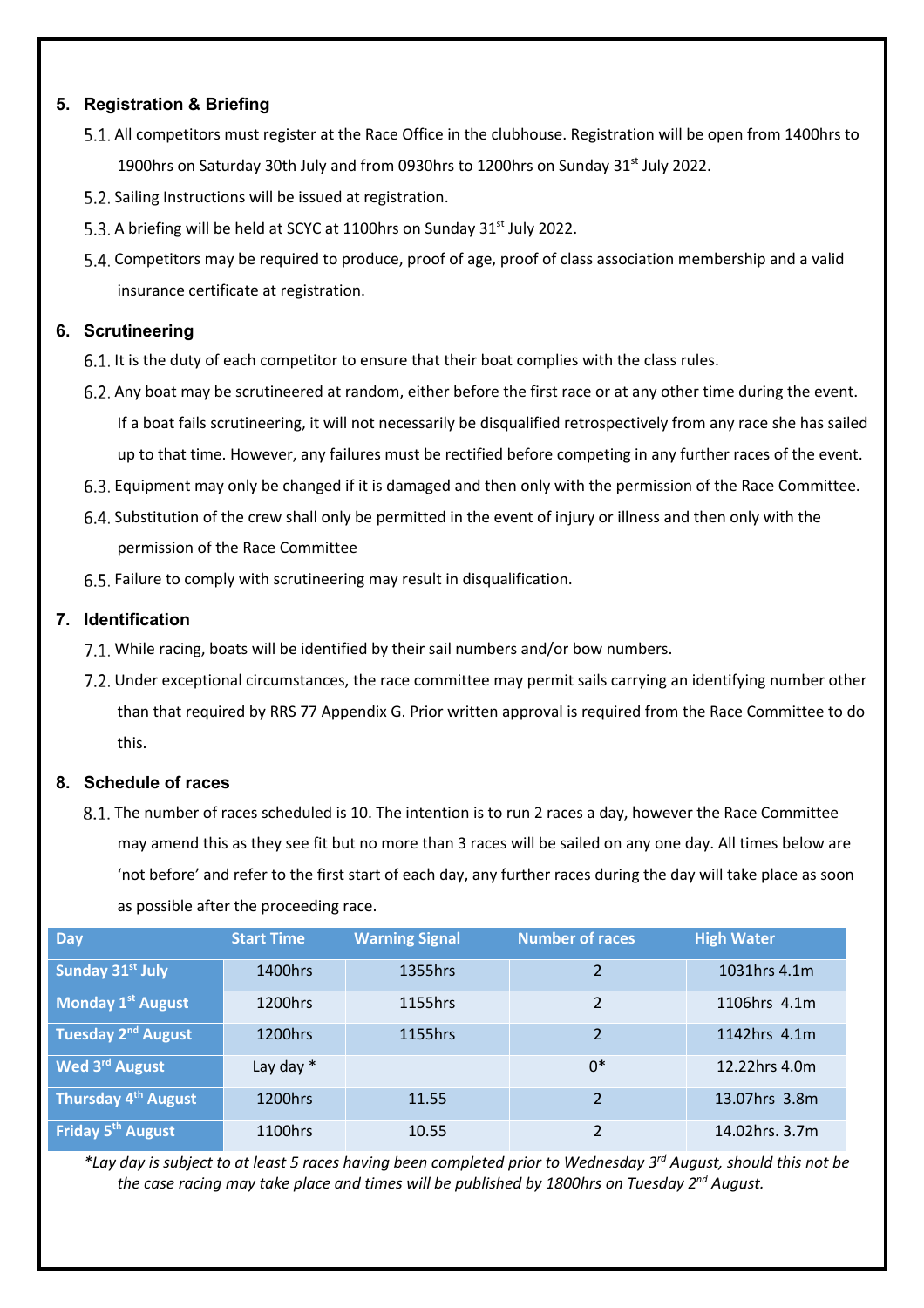- 8.2. To alert boats that another race will begin soon, the orange flag will be displayed for at least 1 minute before a Warning Signal is displayed.
- 8.3. No race shall start after 1430hrs on Friday 5<sup>th</sup> August except as a result of a General Recall

#### **9. The courses**

9.1. The Courses will be detailed in the Sailing Instructions.

#### **10. Scoring**

- 10.1. 3 races are required to be completed to constitute a Championship.
- When less than 5 races have been completed, a boat's score will be the total of her race scores.
- When 5 or more races have been completed, a boat's score will be the total of her race scores excluding her worst score.
- 10.4. The Low Points scoring system of Appendix A section 4 will apply.
- 10.5. Series Ties will be broken in accordance with Appendix A sections 8.1, 8.2
- 10.6. If there are insufficient races to constitute a Championship and the event is re-held at a later date, any race results completed at this first event will not be carried forward in any way.

#### **11. Prizes**

- 11.1. Prizes will be awarded at the discretion of the organisers and may include daily prizes.
- 11.2. Perpetual prizes will be awarded to the first ten positions and the special prizes listed below.
- 11.3. Masters Trophy will be awarded to the first helm and crew with a combined age of 116+.
- 11.4. Youth Trophy will be awarded to the first boat where both crew are 25 or under (or if single handed, the helm is 25 or under).
- 11.5. Dr. David Bartlett Cup will be awarded to the first parent/child team.
- 11.6. Exe Plate will be awarded to the first overall after 2 races.
- 11.7. Handicap Trophies will be awarded to the first 3 places on handicap.
- 11.8. Best "Moo" Comer Trophy for the highest placed helm in their first nationals.
- 11.9. The Geoff Lloyd Salver for the highest placed couple.

#### **12. Entry**

- 12.1. Entries will initially be limited to 60 boats but the committee may increase the limit if they see fit.
- Entry will be via the UKIDA Dart 18 Webcollect page at https://webcollect.org.uk/dart18
- 12.3. Entry will open on Saturday  $9<sup>th</sup>$  April 2022.
- 12.4. The entry fee will be £190 two up and £155 for single handed up to 16 July 2022
- Entries requested after this date will be accepted solely at the organisers' discretion and subject to a late entry fee which will be announced at the time.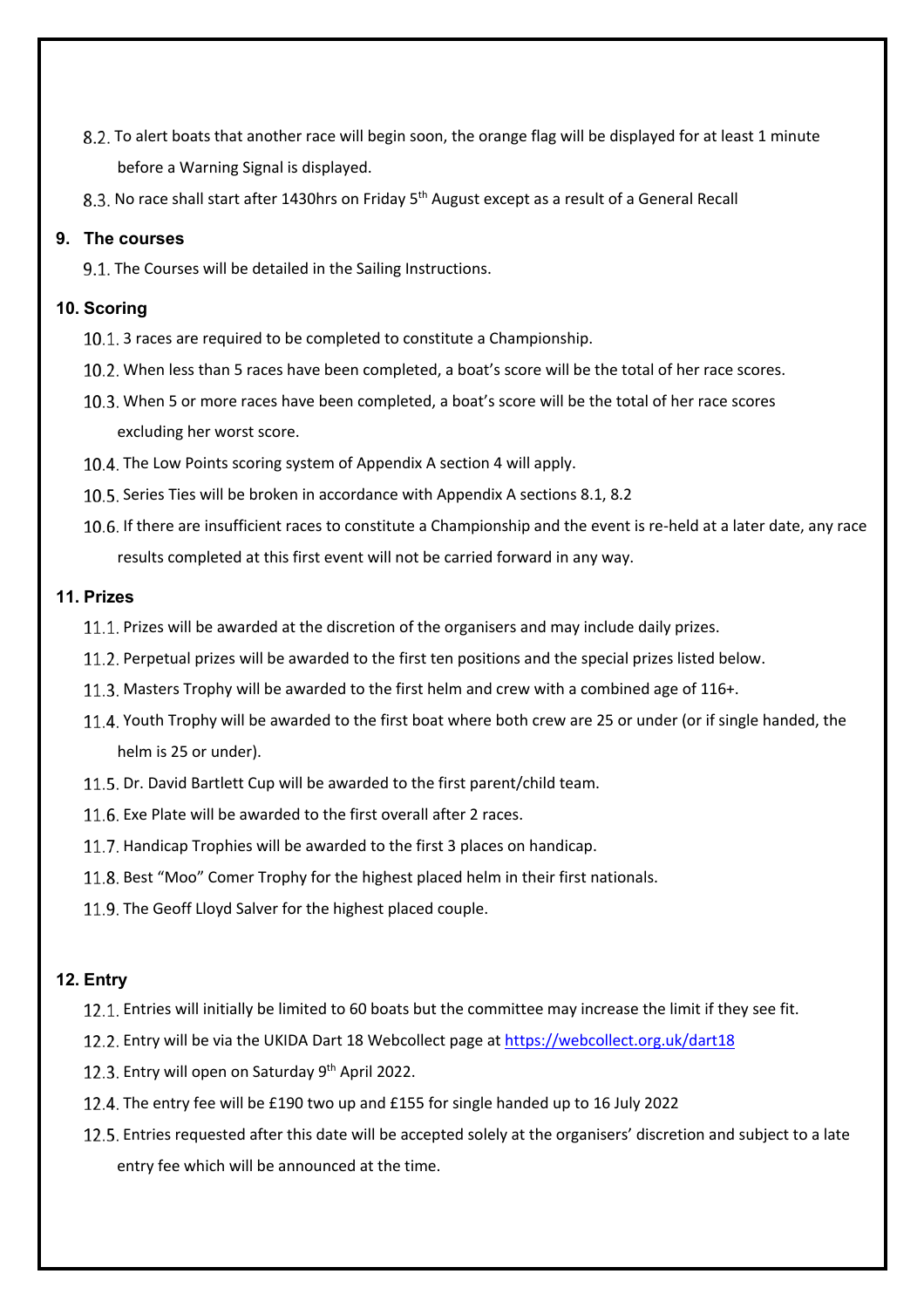#### **13. Disclaimer of liability**

- 13.1. A boat is entirely responsible for her own safety, whether afloat or ashore, and nothing, whether in the Notice of Race or Sailing Instructions or anywhere else, reduces this responsibility.
- 13.2. It is for the boat to decide whether she is fit to sail in the conditions in which she will find herself. By launching, the boat confirms that she is fit for those conditions and her crew is competent to sail and compete in them.
- 13.3. Nothing done by the organisers can reduce the responsibility of the boat nor will it make the organisers responsible for any loss, damage, death or personal injury, however it may have occurred, as a result of the boat taking part in the racing. The organisers encompass everyone helping to run the race and the event, and include the Organising Authority, the Race Committee, the race officer, patrol boats and beach masters
- 13.4. The provision of patrol boats does not relieve the boat of her responsibilities.
- 13.5. Furthermore, parents or guardians of competitors under 18 yrs will be required to take full responsibility for their dependents throughout the event and to sign the parental declaration on the entry form. The person accepting this responsibility shall be present for the duration of the Championship.

#### **14. Sponsorship**

14.1. Competitors may be required by the Organising Authority to carry the event sponsors advertising on their sails/boats and or bibs/vests

#### **15. Safety regulations**

- 15.1. A boat that retires from a race shall notify the race committee or any official safety boat as soon as possible, or complete the Sign-Off form for retirements, available in the information area, within 1 hour after the last boat has finished the last race of the day.
- 15.2. A tally system as described in the Sailing Instructions will be in operation.

#### **16. Television & Media**

16.1. In registering for the event, competitors automatically grant the organising authority the right, in perpetuity, to make, use and show from time to time, at their discretion, any motion pictures, still pictures and live, taped or filmed television and any other reproduction of them taken during the event, for the said Championship as defined in the Notice of Race and Sailing Instructions, in which he/she participates, without compensation.

#### **17. Social Activities**

17.1. Anticipated social events include  $-$ 

Sunday 31<sup>st</sup> – Welcome Drinks at SCYC

Monday 1<sup>st</sup> – Social Event, nature TBC

Thursday 4<sup>th</sup> – Event Party Night at SCYC

Friday 5<sup>th</sup> – Event Prize Giving at SCYC

All social events are subject to change and may be altered at the Organisers discretion.